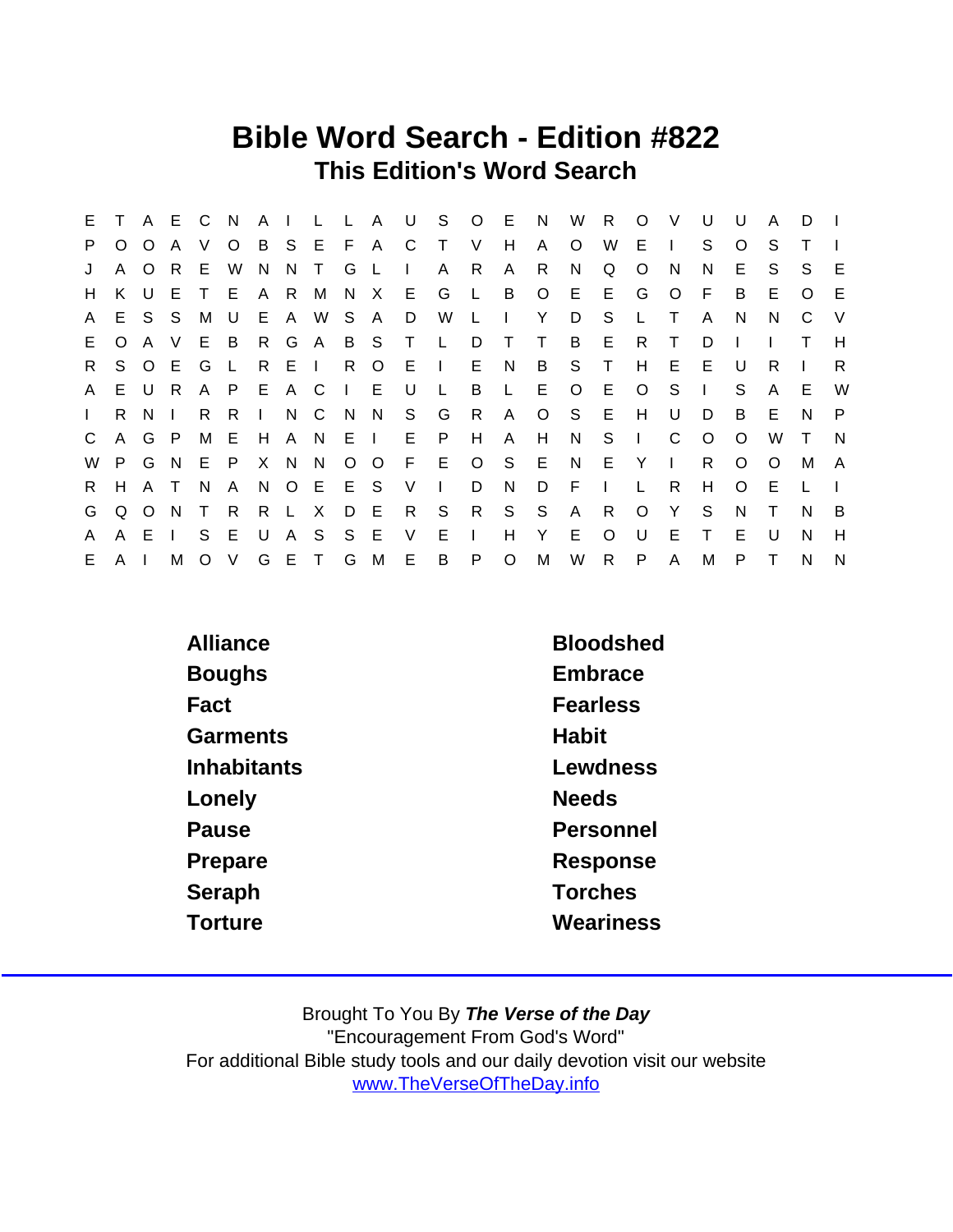## Bible Word Search - Edition #822 Word Search Answer Guide

|              |              |              |     |         |       |  |               | e T a E C N A I L L A u |                   | $S$ 0                 |                           | e              | n                       | W       | $\mathsf{r}$ | $\circ$         | $\mathsf{v}$    | u              | u            | a            | d            |              |
|--------------|--------------|--------------|-----|---------|-------|--|---------------|-------------------------|-------------------|-----------------------|---------------------------|----------------|-------------------------|---------|--------------|-----------------|-----------------|----------------|--------------|--------------|--------------|--------------|
| P.           | $\mathsf{o}$ | . O          | a   | V       |       |  |               |                         | o b S e F A C T   |                       | V                         | H              | a                       | $\circ$ | W            | e               | $\mathbf{i}$    | s              | $\circ$      | S.           | t            |              |
| j.           | A            | $\circ$      | -R  | e       |       |  | wnn Tg L      |                         | $\mathbf{I}$      | a r                   |                           | A              | $\mathsf{r}$            | n       | q            | $\circ$         | n               | n              | e            | S.           | S            | $\mathbf{e}$ |
|              | h k          | - U          |     |         |       |  |               |                         |                   | E T e a r m N x E g I |                           | $\overline{B}$ | $\overline{\mathbf{O}}$ | e       | e            | g               | $\overline{0}$  | f              | b            | E.           | $\circ$      | e e          |
| a            | e            | S.           | S.  |         |       |  | M U e a w S A |                         | $\mathsf{d}$      | W                     | $\mathbf{1}$ $\mathbf{1}$ |                |                         | y D     | S            | $\mathbb{R}$    | $-t$            | a              | n            | <sup>N</sup> | C            | V            |
| e            |              | $o$ a        | V   |         |       |  |               |                         | E B R g a B S T I |                       |                           | D T t          |                         |         | b E r        |                 | $-t$            | d              | -i -         | $\mathbf{L}$ | t            | h.           |
| r            | S.           | $\circ$      | e e | G       |       |  | L R E i R O   |                         | $E \cup$          |                       | e                         | N              | $\mathsf b$             | S t     |              | H               | $\mathsf{e}$    | $\mathsf{e}$   | <b>u</b>     | R.           | - 1          | $\mathsf{r}$ |
|              |              | a E u r      |     |         |       |  |               | A P E A c i E U         |                   | $\mathbb{L}$ .        | $\overline{B}$            | $\mathsf{L}$   | E                       |         | $o$ E        | $\mathbf{o}$    | S S             | $\blacksquare$ | s            | A            | e e          | <b>W</b>     |
| $\mathbf{i}$ | R            | n i          |     | R       |       |  |               |                         | R i N C n N S G   |                       | R                         |                | A O S                   |         | e e          | H               | <b>u</b>        | D              | b            | E            | n            | p            |
|              | c A g        |              | p   |         |       |  |               |                         |                   | M E h a N E i E P     |                           | H A H          |                         | N S     |              | $\sim 1$ .      | $\mathsf{C}$    | $\circ$        | $\circ$      | W            | $-t$         | n            |
|              | w P          | $\mathsf{g}$ | n   |         |       |  | E P x n n O o |                         |                   | f E O S E N E y       |                           |                |                         |         |              |                 | $\sim$ i $\sim$ | R              | $\circ$      | $\circ$      | m            | a            |
| $\mathbf{r}$ | H            | a            | t   | N.      |       |  | Anoee S       |                         | V                 | $\mathbf{i}$          | D                         | N              | $\mathsf{d}$            | - F     | $\Box$       | L               | $\mathsf{r}$    | h.             | $\circ$      | $\mathbf{e}$ | $\mathsf{L}$ | - i -        |
| $\mathbf{g}$ | q o          |              | n   | T R r I |       |  | x d           | $-e$                    | R                 | S                     | r                         |                | S S                     |         | a r          | $\circ$         | Y               | <sub>S</sub>   | n            | $\top$       | n            | B            |
| a            | a            | e i          |     |         | S E u |  | a s s e       |                         | $\mathsf{v}$      | E                     | $\mathbf{i}$              | h.             | y.                      | E       | $\circ$      | u               | e               | $\mathbf{t}$   | $\mathbf{e}$ | $\mathsf{u}$ | n.           | h.           |
| e            | a i          |              |     |         |       |  |               | mov get gme             |                   | b                     | $\mathsf{P}$              | $\mathsf{o}$   |                         | m w r   |              | $p \rightarrow$ | a               | $m$ $p$        |              | t            | n            | n,           |

- Boughs: Diagonal Embrace: Diagonal Fact: Horizontal **Fact: Fearless: Diagonal** Garments: Vertical **Habit: Vertical** Inhabitants: Diagonal Lewdness: Diagonal Lonely: Diagonal Needs: Diagonal Pause: Diagonal Personnel: Diagonal Prepare: Vertical Response: Diagonal Seraph: Vertical Torches: Diagonal Torture: Diagonal Weariness: Vertical
- Alliance: Horizontal Bloodshed: Diagonal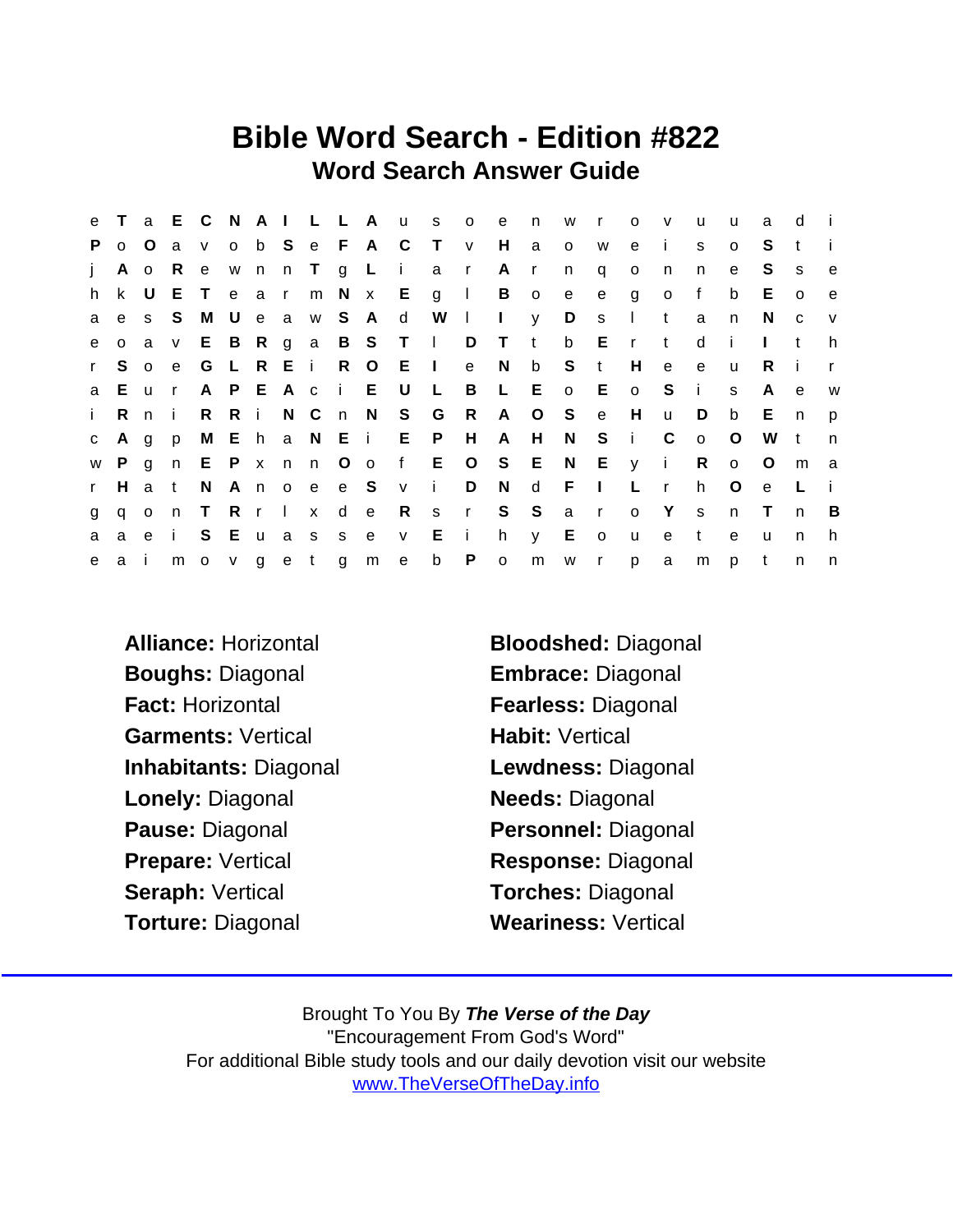## Bible Word Search - Edition #822 Words Used And Their Definitions

**Alliance** 

An agreement between nations to support each other

Bloodshed

Violence that causes blood to be shed

Boughs Tree branches

**Embrace** To hug; To accept gladly

Fact Something that is true

**Fearless** Brave; Courageous; Not showing fear

**Garments** Articles of clothing

**Habit** 

Something that one gets used to doing and may do without giving a second thought

**Inhabitants** People who live in a certain area

**Lewdness** Distastefulness; Ignorance; Obscenity; Vulgarity; Evil

Lonely Feeling alone